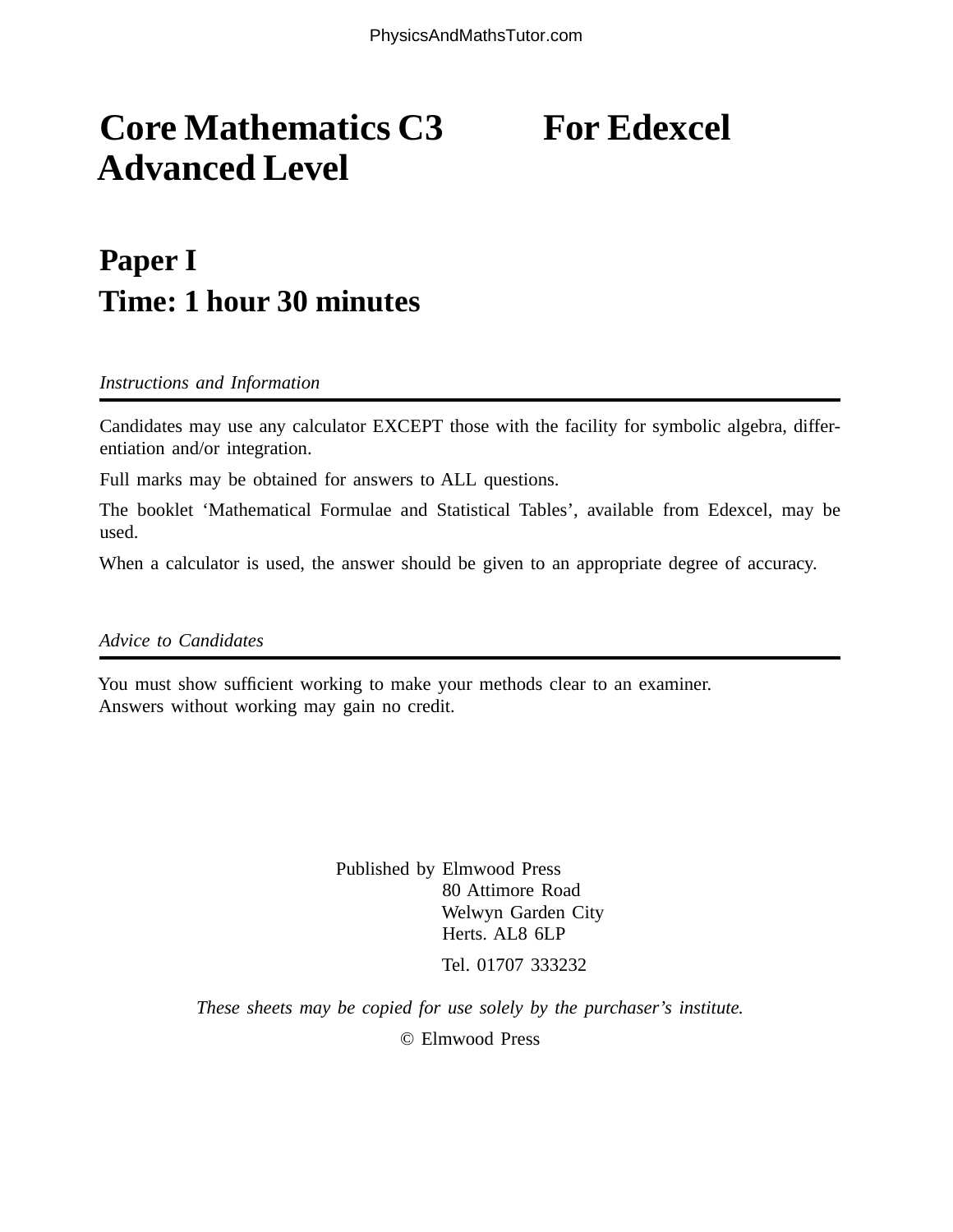**1.** The function f is defined by

f: 
$$
x \mapsto \frac{1-2x}{2-x}
$$
,  $x \in \mathbb{R}$ ,  $x \neq 2$ .

(a) Prove that 
$$
f^{-1}(x) = f(x)
$$
 for all  $x \in \mathbb{R}$ ,  $x \neq 2$ . (3)

(b) Hence find, in terms of k, 
$$
f(k^2)
$$
, where  $k^2 \neq 2$ . (2)

**2.** The function g is given by

$$
g: x \mapsto \ln|4x - 12|, \quad x \in \mathbb{R}, \quad x \neq 3. \tag{3}
$$

- (*a*) Sketch the graph of  $y = g(x)$ .
- (*b*) Find the exact coordinates of all the points at which the curve  $y = g(x)$  meets the coordinate axes. **(3)**

3. 
$$
f(x) = x - \frac{1}{x - 2} + \frac{5}{x^2 + x - 6}
$$
,  $x \in \mathbb{R}$ ,  $x > 2$ .  
\n(a) Show that  $f(x) = \frac{x^2 + 3x - 1}{x + 3}$ . (5)

(*b*) Solve the equation

$$
f'(x) = \frac{26}{25}.
$$
 (5)

**4.** (a) Given 
$$
y = \frac{e^{5x}}{x}
$$
, find  $\frac{dy}{dx}$  and the value of x for which  $\frac{dy}{dx} = 0$ . (4)

(b) (i) Given 
$$
x = \sin^2 3y
$$
, find  $\frac{dx}{dy}$  in terms of y. (3)

(ii) Evaluate 
$$
\frac{dy}{dx}
$$
 for  $y = \frac{\pi}{12}$ . (3)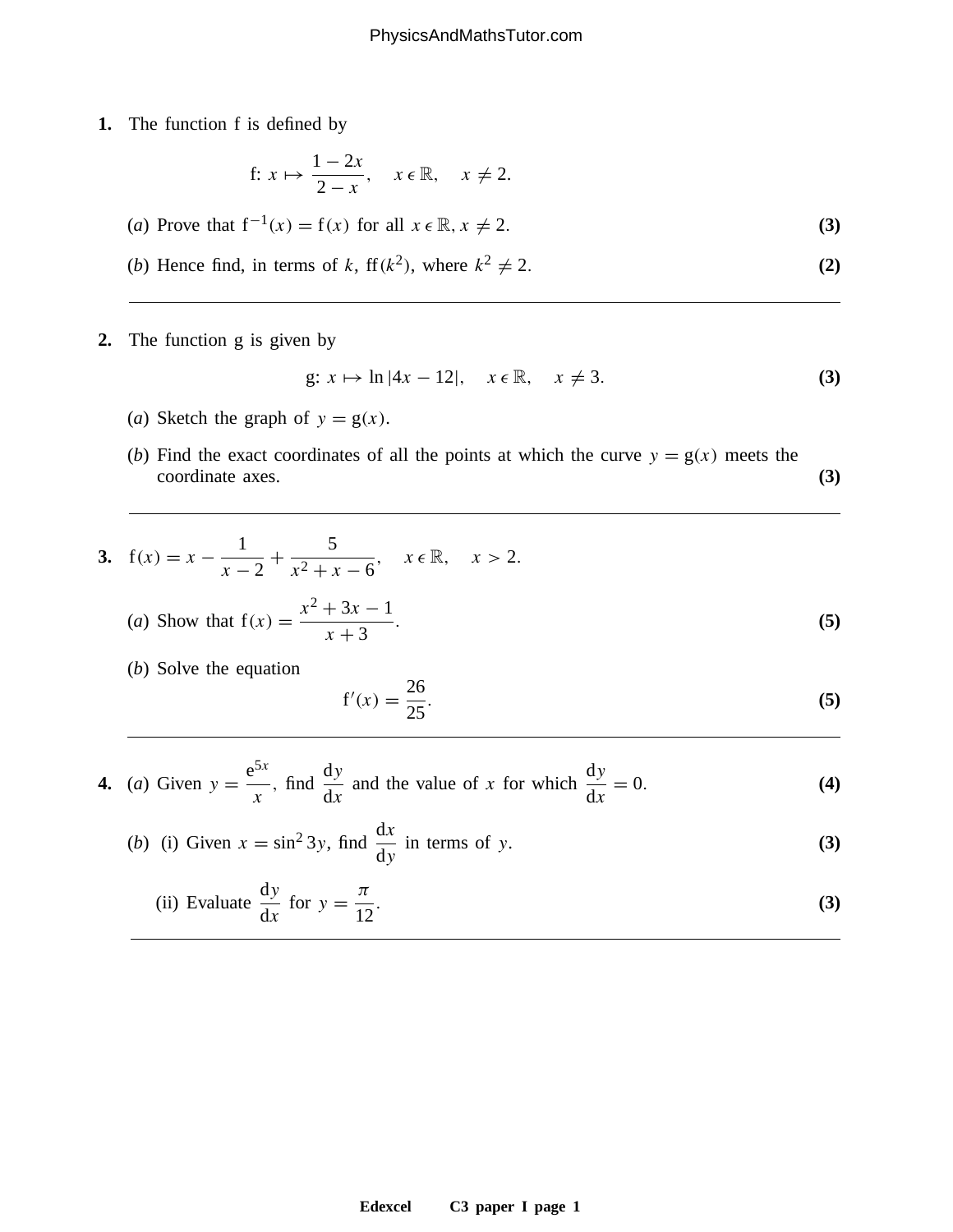**5.** (*a*) Express

 $2.5 \sin 2x + 6 \cos 2x$  in the form

 $R \sin(2x + \alpha)$ , where  $R > 0$  and  $0 < \alpha <$ 1 2  $\pi$ , giving your values of R and  $\alpha$  to 3 decimal places where appropriate. **(4)**

- (*b*) Express  $5 \sin x \cos x 12 \sin^2 x$  in the form  $a \cos 2x + b \sin 2x + c$ , where a, b and c are constants to be found. **(4)**
- (*c*) Hence, using your answer to part (*a*), deduce the maximum value of

$$
5\sin x \cos x - 12\sin^2 x. \tag{2}
$$





The diagram shows the sketch of part of the curve with equation  $y = f(x), \quad x \in \mathbb{R} \quad x \neq 0, \quad x \neq -2.$ 

The curve has a maximum at  $(-1, 2)$ .

The lines  $y = 3$ ,  $x = -2$  and the y-axis are asymptotes to the curve as shown.

On separate diagrams sketch the graphs of

(*a*)  $y = |f(x)|$  (3)

$$
(b) \ y = f(2x) \tag{3}
$$

(c) 
$$
y = f(x - 1) - 2
$$
 (4)

In each case state the equations of the new asymptotes and the coordinates of the turning points.

(d) Solve the equation 
$$
f(x-1) - 2 = 0
$$
 (2)